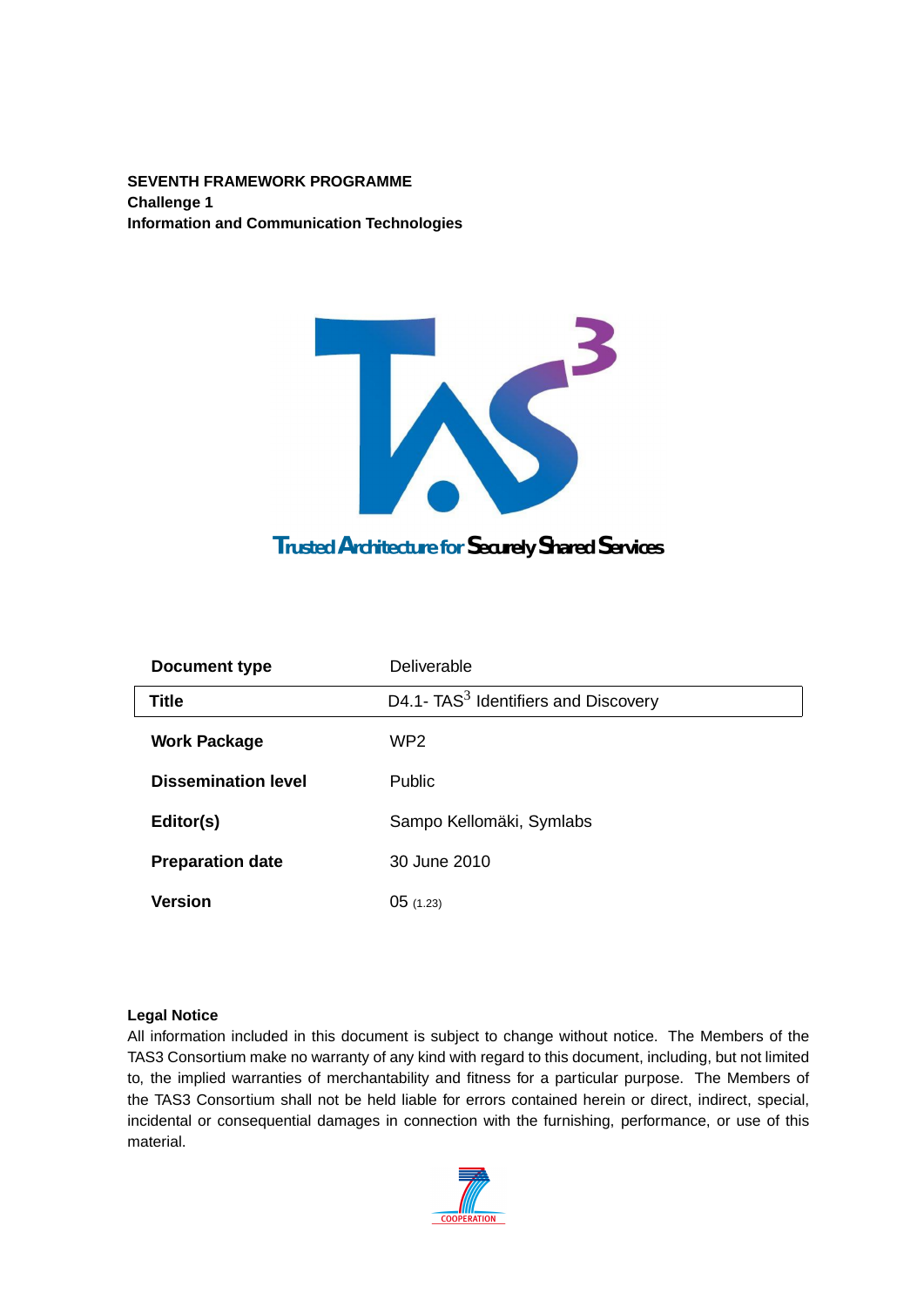

## **The TAS3 Consortium**

|                | Participant name                  | Country   | Participant short name | Participant role |
|----------------|-----------------------------------|-----------|------------------------|------------------|
| $\mathbf{1}$   | K.U. Leuven                       | BE        | <b>KUL</b>             | Coordinator      |
| $\overline{2}$ | Synergetics                       | BE        | <b>SYN</b>             | Partner          |
| 3              | University of Kent                | <b>UK</b> | <b>KENT</b>            | Partner          |
| 4              | University of Karlsruhe           | DE        | <b>KARL</b>            | Partner          |
| 5              | Technische Universiteit Eindhoven | <b>NL</b> | <b>TUE</b>             | Partner          |
| 6              | CNR/ISTI                          | ΙT        | <b>CNR</b>             | Partner          |
| 7              | University of Koblenz-Landau      | DE        | <b>UNIKOLD</b>         | Partner          |
| 8              | Vrije Universiteit Brussel        | BE        | <b>VUB</b>             | Partner          |
| 9              | University of Zaragoza            | ES        | <b>UNIZAR</b>          | Partner          |
| 10             | University of Nottingham          | UK        | <b>NOT</b>             | Partner          |
| 11             | <b>SAP Research</b>               | DE        | <b>SAP</b>             | Project Manager  |
| 12             | Eifel                             | FR.       | EIF                    | Partner          |
| 13             | Intalio                           | FR.       | <b>INT</b>             | Partner          |
| 14             | Risaris                           | IR        | <b>RIS</b>             | Partner          |
| 15             | Kenteg                            | BE        | <b>KETQ</b>            | Partner          |
| 16             | Oracle                            | UK        | <b>ORACLE</b>          | Partner          |
| 17             | Custodix                          | BЕ        | CUS                    | Partner          |

## **Contributors**

|   | <b>Name</b>                        | Organisation |
|---|------------------------------------|--------------|
|   | Brendan Van Alsenoy                | KUL          |
| 2 | Michele Bezzi                      | <b>SAP</b>   |
| 3 | David Chadwick                     | <b>KENT</b>  |
| 4 | Jeroen Hoppenbrouwers              | <b>SYN</b>   |
| 5 | Sampo Kellomäki (main contributor) | <b>SYM</b>   |
| 6 | Gilles Montagnon                   | <b>SAP</b>   |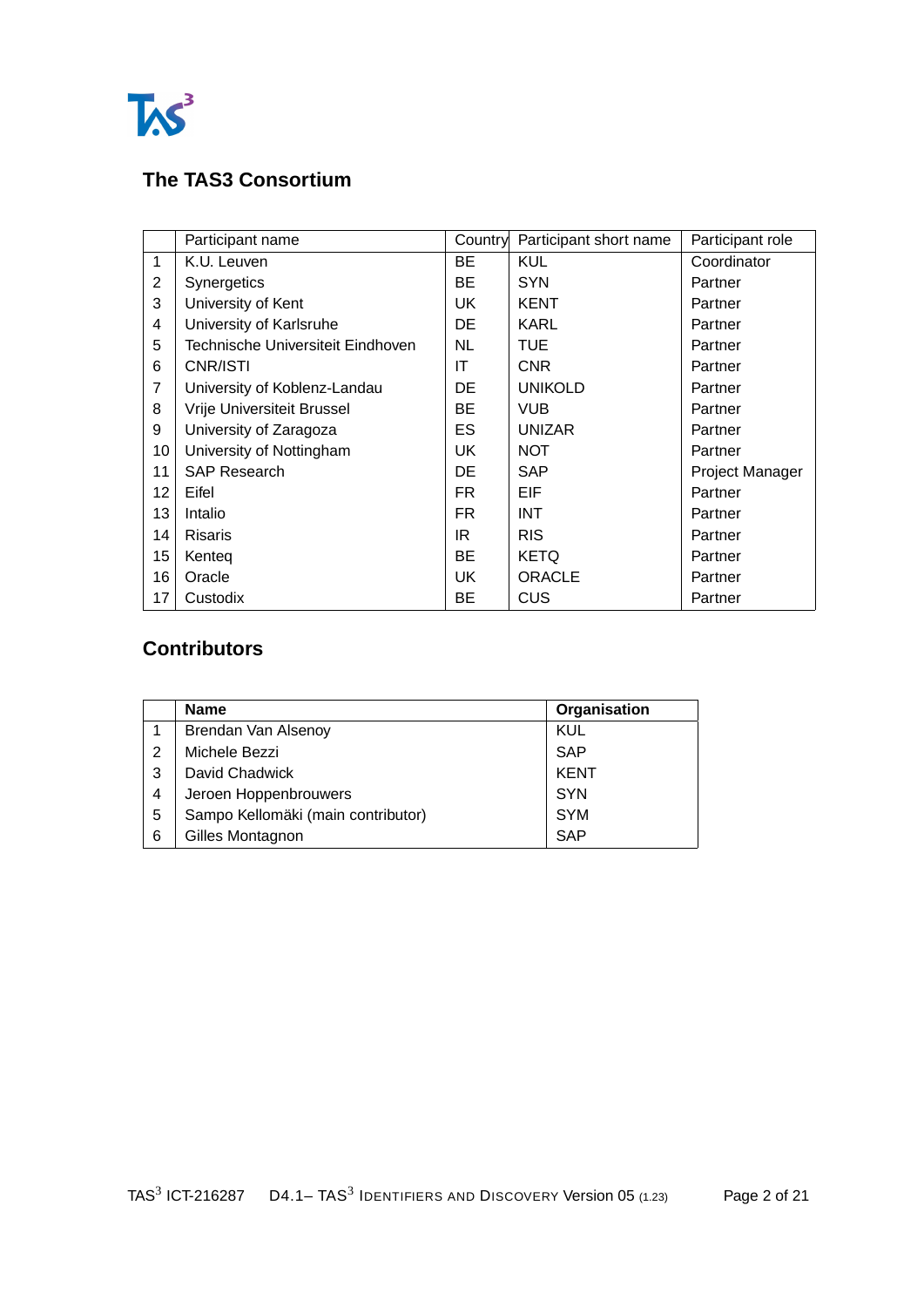

# 0 Table of Contents

<span id="page-2-0"></span>

|                                                                | 4  |
|----------------------------------------------------------------|----|
| 1                                                              | 5  |
| 1.1                                                            | 5  |
| 1.2                                                            | 6  |
| 1.3                                                            | 7  |
| $\mathbf{2}$                                                   | 8  |
| 3                                                              | 10 |
|                                                                | 10 |
| 3.1.1                                                          | 11 |
|                                                                | 11 |
| 3.2                                                            | 12 |
| 3.3                                                            | 12 |
| 3.4                                                            | 13 |
| 3.5                                                            | 14 |
| 4                                                              | 15 |
| 5                                                              | 16 |
| 5.1                                                            | 16 |
| 5.2                                                            | 17 |
| ARTICULATION OF REGISTRATION WITH COMPLIANCE VALIDATION<br>5.3 | 17 |
| 6                                                              | 18 |
| EXPRESSING POLICY PLEDGES AND REQUIREMENTS<br>6.1              | 19 |
|                                                                |    |
| 6.1.2 Expressing Pledges and Requirements in Call Phase        | 20 |
|                                                                | 21 |
| <b>Keyword List</b>                                            |    |
| Architecture, Identifiers, Security, Trust, Privacy            |    |
|                                                                |    |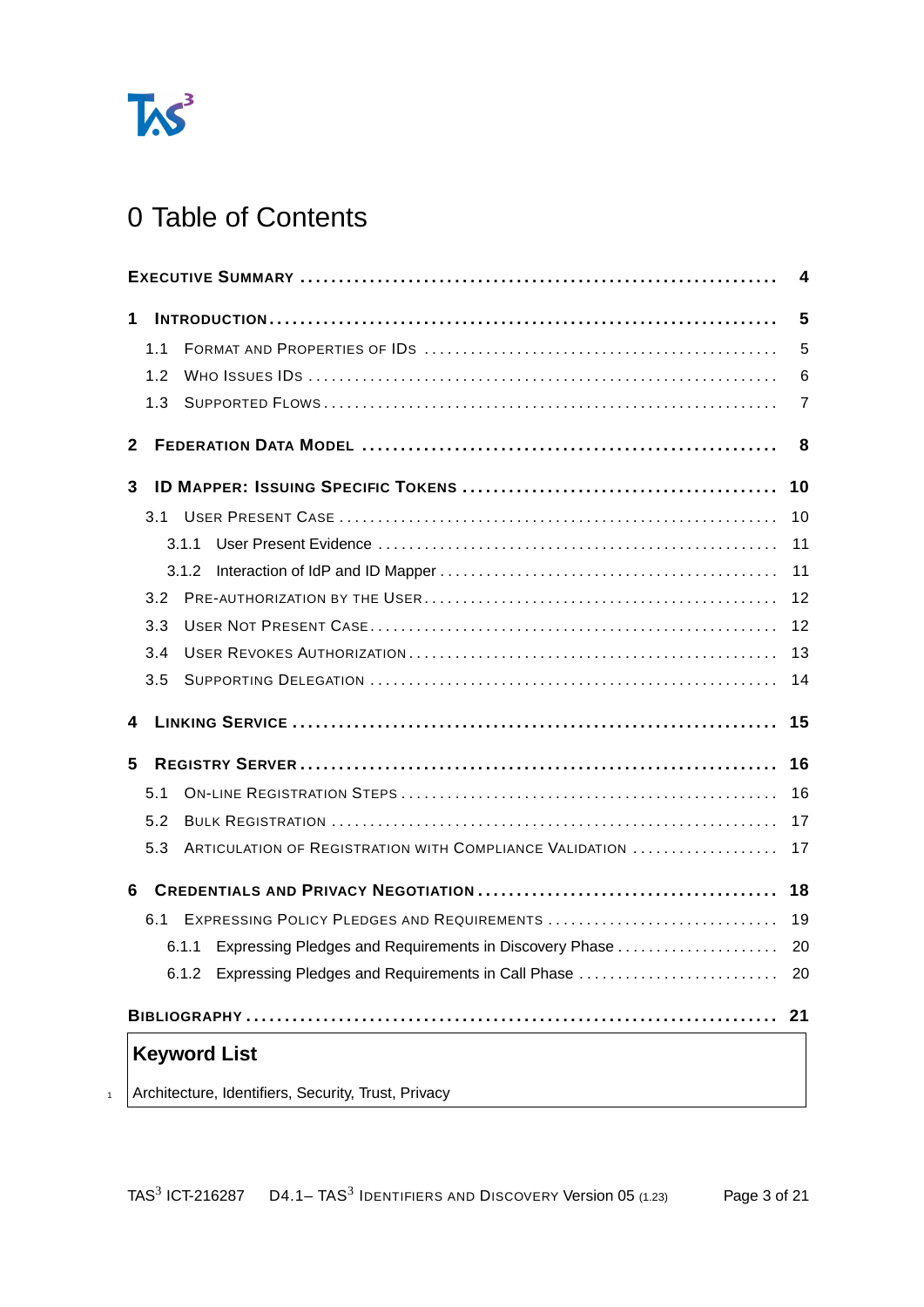

#### <sup>2</sup> **Identifiers and Discovery Executive Summary**

<sup>3</sup> This document describes identifier and token issuance considerations and services. It describes two

<sup>4</sup> principal categories of privacy friendly identifiers, the persistent and transient Name IDs that are difficult

<sup>5</sup> to guess and not shared across participants of a federation.

The data model of the federation databases is discussed and it is noted that the databases of an Identity Provider, discovery, linking service, and ID Mapper are highly similar and that a common im-

plementation choice is to have the same system entity offer all these interfaces from a single database.

However, to support separation of duties, an alternate model with separate databases and controlled

<sup>10</sup> synchronization is presented as well.

The issuance of tokens by an ID Mapper in various specific situations is discussed. The properties

<sup>12</sup> of the tokens and the necessary policy and audit safeguards are presented. We cover user-present,

<sup>13</sup> pre-authorized, and not-present cases as well as token based delegation.

<sup>14</sup> A conclusion about token revocations is that most short term tokens do not need a revocation mech-

anism. In case of the Identity Mapper (IM) bootstrap token, which due to the logistics has to be long

<sup>16</sup> lived, specific risk mitigation strategies are adopted. In any case all derived tokens will be short lived

17 and authorized upon token creation, effectively providing revocation of the IM bootstrap.

18 The role of the Registry Server in locating per-user resources is discussed. We also discuss how <sup>19</sup> the Registry Server integrates with the On-line Compliance Testing and Trust Network's partner intake <sup>20</sup> process.

 $21$  Finally an exposition of the Credentials and Privacy Negotiation functionality is presented, including

<sup>22</sup> user interface driven front channel and discovery driven back channel approaches. Gap analysis is

<sub>23</sub> provided to see how the two phases of the back channel approach, discovery and service call, satisfy

<sup>24</sup> the essential needs to communicate policy pledges and policy requirements.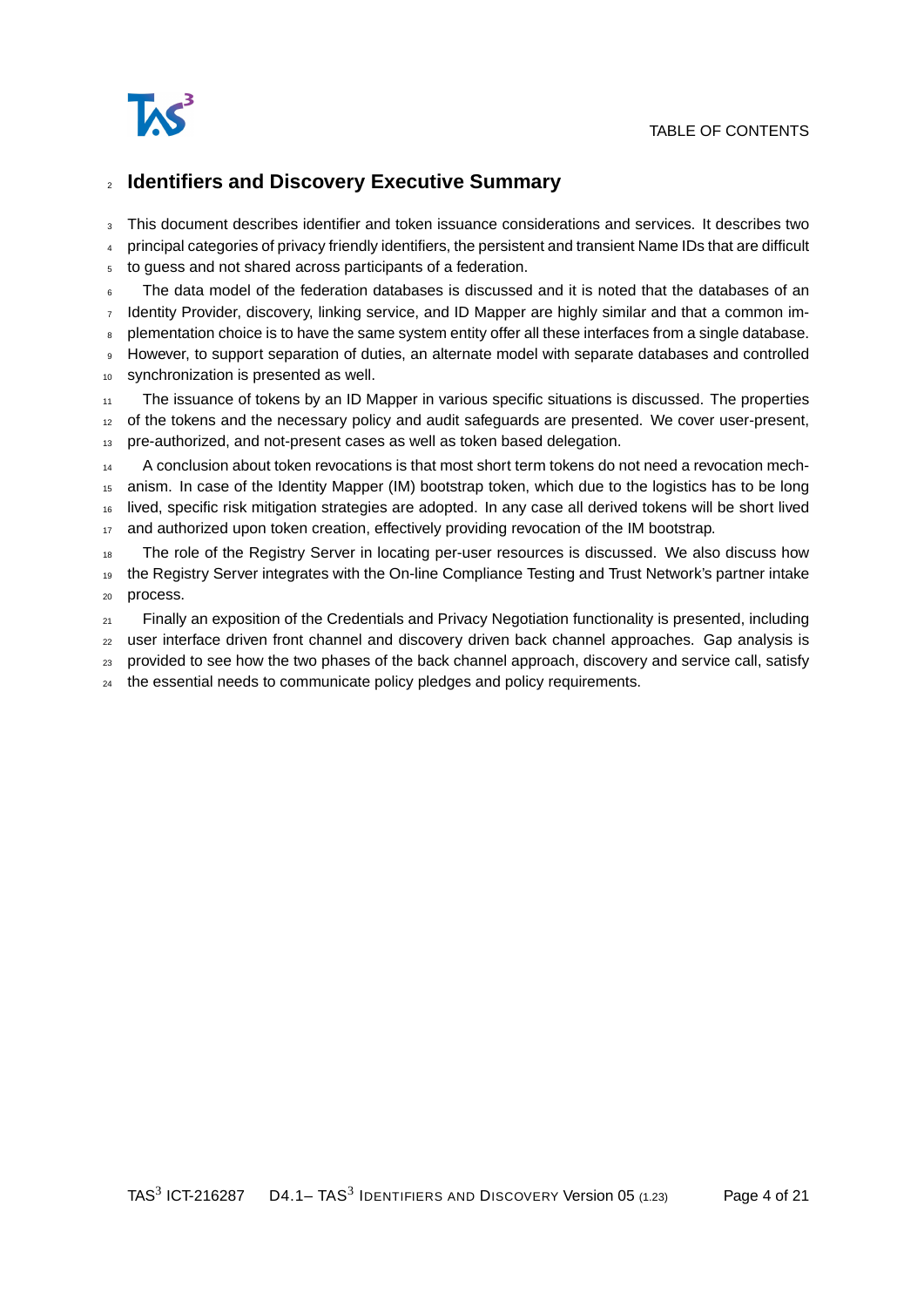

# <span id="page-4-0"></span><sub>26</sub> 1 Introduction

27 This document specifies the TAS<sup>3</sup> Discovery function, see [\[TAS3ARCH\]](#page-20-2) Fig-2.2, comprising of ID <sup>28</sup> Mapper, Registry Server, Linking, and Trust and Privacy Negotiator. The discovery function aims at <sup>29</sup> solving two problems: issuance of credentials, or tokens, for specific transactions such that wild card <sup>30</sup> credentials can be avoided; and finding out where a given service is hosted for given user, so that it is 31 possible to host the same service for different users in different places, promoting competitive market 32 place for the Service Providers. 33 This solution addresses Reqs. D1.2-2.3-BMs (discoverability), D1.2-2.14-Priv (pseudonymous de-

34 sign, attribute pull enablement), D1.2-3.11-UPAPD (the policy discovery aspect), D1.2-7.17-Increm

35 (incremental release of credentials), D1.2-3.12-SPManifest (discovery based on privacy policy), D1.2-

36 3.13-BPAdapt (business process adaptation by coordinating discovery), D1.2-3.14-PIIPolicyDisco (dis-

37 covery keyed on adequate policies), D1.2-3.15-SecPreserve (discovery of policies so that business

38 process can be adapted preserving certain policy properties), D1.2-4.2-BPPrivacy (use of pseudonyms 39 in Business process).

<sup>40</sup> An important architectural property pf the discovery function is that it allows fully pseudonymous <sup>41</sup> operation, thus avoiding leakage of correlation handles and improving privacy protection in complex,

42 intercalling, systems.

43 The discovery function also addresses user not present transactions, provides for some delegation

44 scenarios, and acts as registry of services playing a part in Service Provider compliance validation

<sup>45</sup> business process.

## <span id="page-4-1"></span><sup>46</sup> **1.1 Format and Properties of IDs**

47 As specified in [\[TAS3PROTO\]](#page-20-3) (also Annex A of [\[TAS3ARCH\]](#page-20-2)), the primary token format of TAS<sup>3</sup> is 48 SAML 2.0 Assertion (A7N). In SAML 2.0, the users are identified by a Name ID, which can come in  $_{49}$  several variants. TAS<sup>3</sup> chooses to use two principal kinds, see [\[SAML2core\]](#page-20-4) sections 8.3.7 and 8.3.8, <sup>50</sup> and attributes them (at least) the following properties:

 **Persistent Name ID** Whenever the Identity Provider (IdP), or discovery, and federation partner talk about a user (e.g. IdP vouching authentication of the user to SP in a SSO transaction), they always use the same identifier, across the sessions. I.e. it can be understood that it is always the same user. Typically SP might maintain a database and use this identifier as a key.

- <sup>55</sup> Additional properties are required:
- <sup>56</sup> a. ID MUST be difficult to guess, ideally it should be at least 128 bit random number.
- 57 b. The ID used for same user towards different parties MUST NOT be easily inferable (e.g. it MUST NOT be same, statistically related, or guessable from the other ID).
- <sup>59</sup> Globally Unique ID or National ID would satisfy the permanence criteria, but this has <sup>60</sup> adverse privacy consequences due to database linking.
- <sup>61</sup> The essence of our approach is that while a User may choose to (or be required to) <sup>62</sup> allow one party to track his actions across sessions (hence persistent), this should  $63$  not imply that this party can compare notes with other parties. The persistence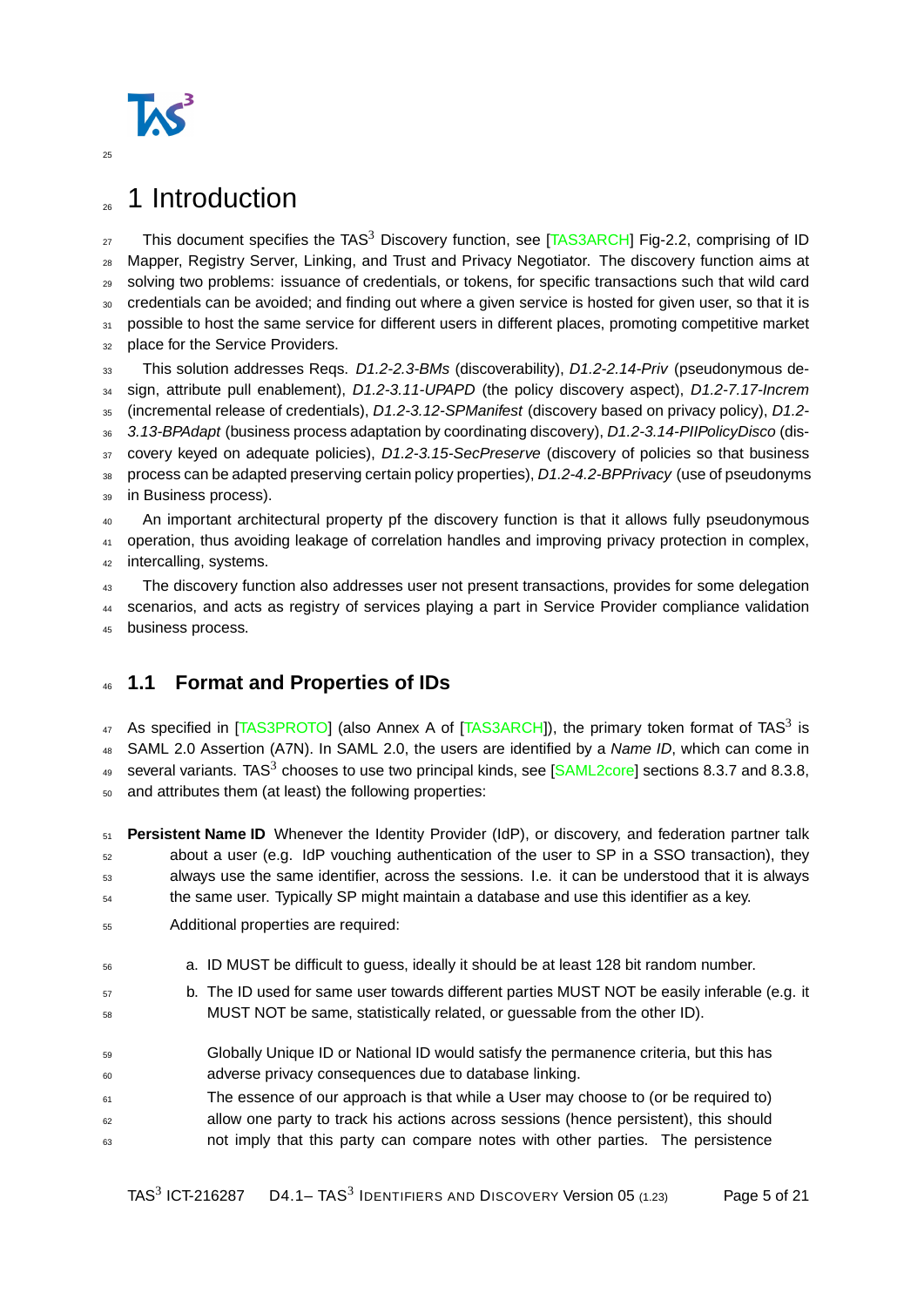

- <sup>64</sup> property allows tracking by legitimate party, while the "not easily inferable" property 65 keeps the parties from colluding or comparing notes.
- The e-Government sector specific ID approach, e.g. tax number is different from social secu- $67$  rity number and so forth for all government agencies, comes quite close to what we mean by <sup>68</sup> persistent.
- 69 Persistent Name ID is often called a *pseudonym*.
- <sup>70</sup> **Transient Name ID** This identifier format allows identification of the user for duration of one session.  $<sub>71</sub>$  It has the same properties as pseudonym, including (a) and (b) above, but will not persist across</sub>  $72$  sessions, thus providing better privacy guarantee than the Persistent Name ID, at the cost of <sup>73</sup> not allowing the SP to maintain a database. Often the motivation for using Transient Name ID is <sup>74</sup> exactly to prevent such databases from being created.
- <sup>75</sup> The most important privacy property, which both persistent and transient ID satisfy,  $76$  is that the User's identifier towards two different parties must be different and not  $77$  easily inferable. This provides a technical protection against cross site collusion. The difference between the persistent and transient is that former allows the (authorized) <sup>79</sup> site to correlate across sessions, i.e. same user visiting same site repeatedly, while <sup>80</sup> the transient ID makes even this form of correlation difficult.
- 81 It is important to understand that the nonce and transient properties alone do not <sup>82</sup> provide significant privacy benefit if the random transient identifier is shared across 83 web sites even momentarily. Even single instance of such sharing would provide <sup>84</sup> the sites with a *correlation handle* despite the nonce and transient properties. Just <sup>85</sup> a single occurrence of a correlation handle allows all (persistent) past and future 86 click-trails to be linked across the web sites.

87 Other kinds of Name IDs are possible and allowed, depending on agreement within the Trust Net-88 work. However, it should be fully understood what the privacy and other properties of the chosen ID  $_{89}$  scheme are. TAS<sup>3</sup> has analyzed privacy and integrity of Persistent and Transient Name ID solutions.

### <span id="page-5-0"></span><sup>90</sup> **1.2 Who Issues IDs**

 $91$  In TAS<sup>3</sup> the Name IDs that pass over the protocol flows are issued either by an IdP or the ID Mapper <sup>92</sup> (IM) of the discovery function. The internal IDs that SPs may have issued are generally not passed 93 over the wire (but see SAML 2.0 ManageNameID protocol [\[SAML2core\]](#page-20-4) for a possible exception).

If the authentication scheme at the IdP involves a User ID, such a User ID is considered to be part of <sup>95</sup> the authentication credential. Allocation of the User IDs is private matter of the IdP and the User IDs <sup>96</sup> are never communicated to other parties or passed over the wire. It is possible that IdP collaborates  $_{97}$  with some national eID scheme out side the scope of the TAS<sup>3</sup> architecture. In that case the eID would <sup>98</sup> probably be allocated by the national scheme, but the eID would not be communicated by IdP to the 99 Service Providers. The eID would only be used towards the IdP to authenticate the user and from that point onwards the IdP allocated pseudonyms are used.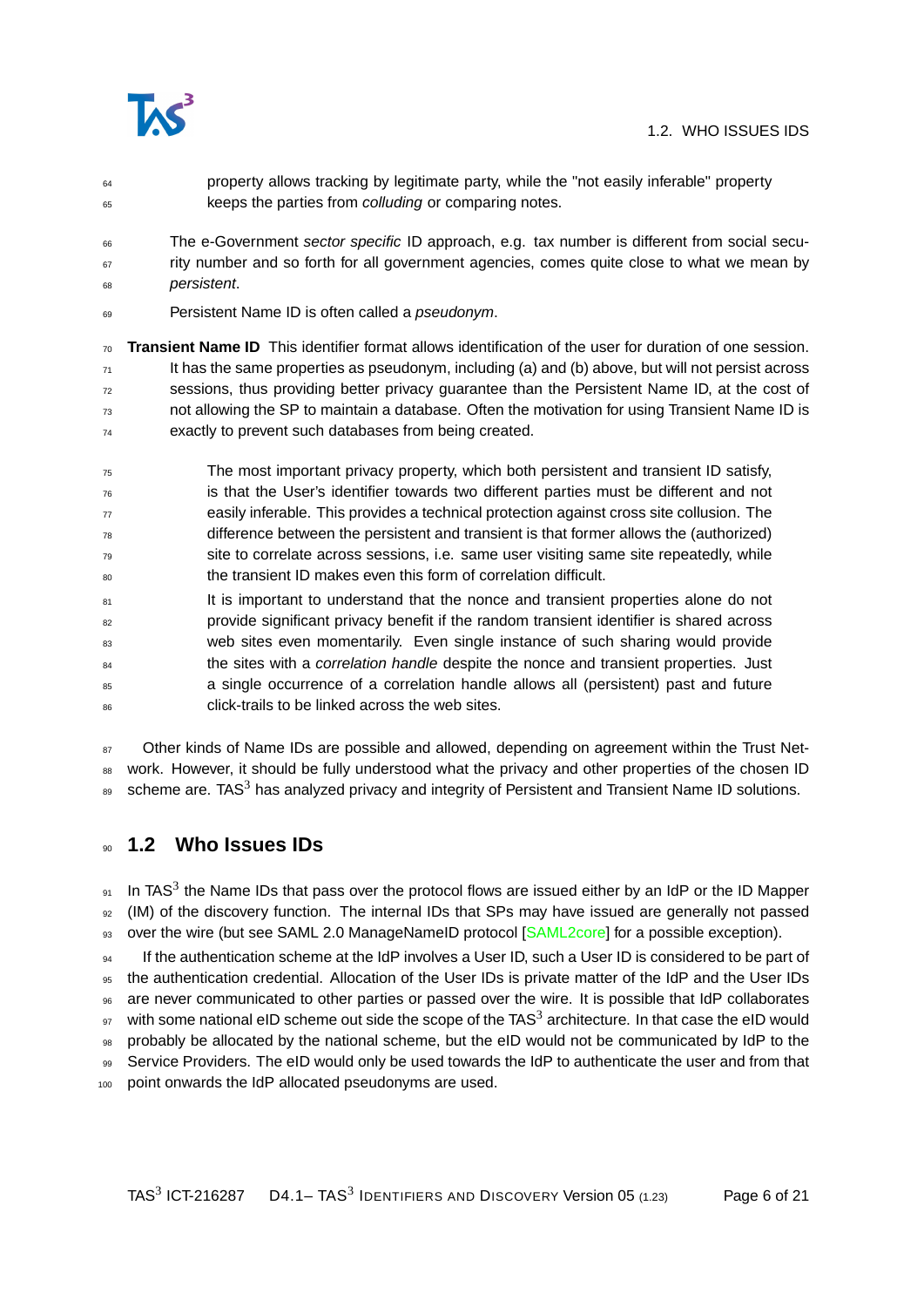

#### 1.3. SUPPORTED FLOWS

## <span id="page-6-0"></span><sup>101</sup> **1.3 Supported Flows**

102 Reader should refer to [\[TAS3ARCH\]](#page-20-2), section 3 "Core Security Architecture" for description of the sup-

<sup>103</sup> ported protocol flows.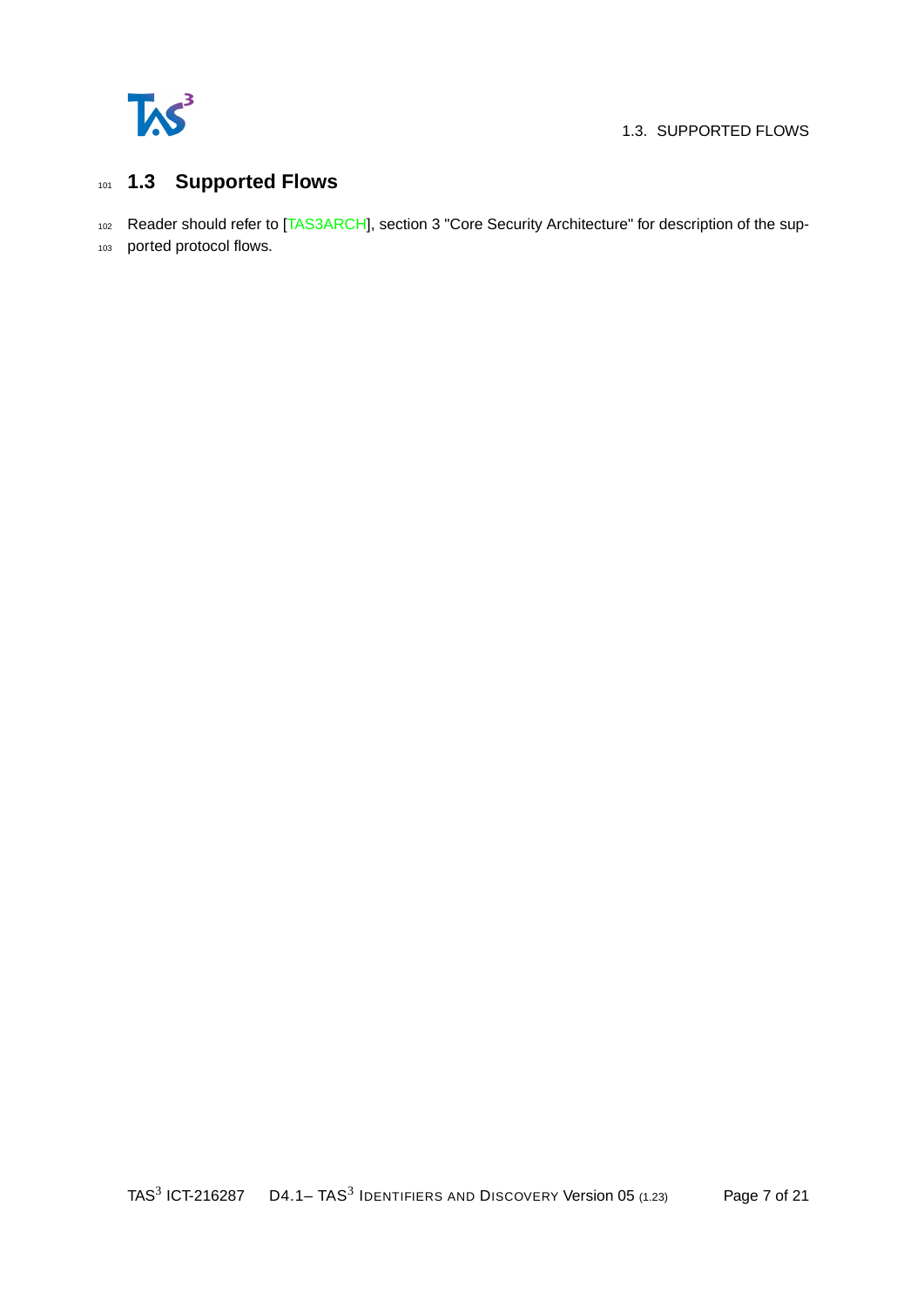

# <span id="page-7-0"></span><sup>105</sup> 2 Federation Data Model

106 One of the fundamental principles of the identifier management is use of federations. In order to 107 implement persistent and pseudonymous federations, the IdP and IM have to keep state.

```
108 In general federation table for IdP has mappings of form
```

```
109 User at IdP1 --> [ encrypted pseudonym of user at SPA,
110 encrypted pseudonym of user at SPB,
\mathbf{111} ...
112 encrypted pseudonym of user at SPN ]
```
 If the table serves only one IdP and thus the IdP EntityID is implicitly known, then the table simplifies to have columns

```
115 User ID AuthN Cred SP EntityID Enc. pseudonym of user at SP
116 ------- ---------- -------------- ----------------------------
117 Koerkki salainen A.example.com enc_A(123)
118 -''-- -''-- B.example.com enc B(456)
119 --''----''-- C.example.com enc_C(246)
120 -''-- -''-- IM.example.com enc_IM(789)
121 Tester secret A.example.com enc_A(357)
122 -1''-- -1''-- IM.example.com enc IM(579)
```

```
123 where "enc_A", etc., means encryption such that only A can decrypt (e.g. with A's public key or
124 shared secret only known to A). The encryption should also include a nonce component to avoid two
125 encryptions of the same data looking the same. This is to protect the pseudonyms against exposure
126 at middlemen and while in the database.
```
127 The federation table for IM needs similar mappings

```
128 User's pseudonym at IM --> [ encrypted pseudonym of user at SPA,
129 encrypted pseudonym of user at SPB,
130 ...
131 encrypted pseudonym of user at SPN ]
```
<sup>132</sup> If the table serves only one IM, then the table simplifies to have columns

```
133 User's pseudonym SP EntityID Enc. pseudonym of user at SP
134 ---------------- -------------- ----------------------------
135 789IM B.example.com enc_B(456)
136 789IM C.example.com enc_C(246)
137 579IM B.example.com enc_B(791)
138 579IM C.example.com enc_C(913)
```
139 The same table format works for IM, and Linking Service.

140 The IdP and IM may include attribute data in the tokens they emit. This attribute data can be kept in 141 any suitable data structure, usually indexed by user and sometimes by SP, or both.

142 The IM needs additional data structure to determine what services are available to a User. In its simplest form this would consist of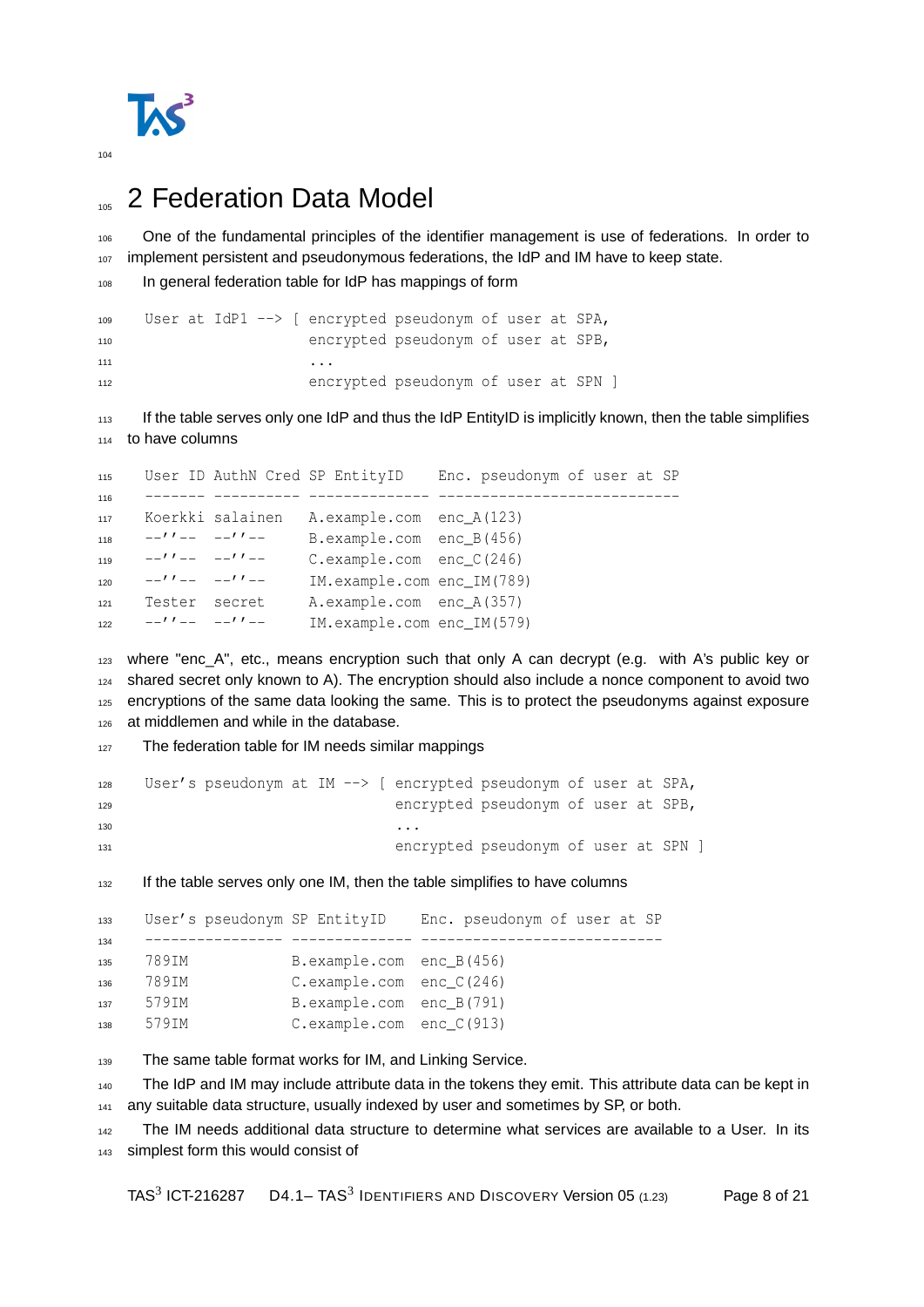

| 144 | User's pseudonym Service Type SP EntityID |            |               |
|-----|-------------------------------------------|------------|---------------|
| 145 |                                           |            |               |
| 146 | 789IM                                     | Role Authr | C.example.com |
| 147 | 789IM                                     | HR Authr   | B.example.com |
| 148 | 579IM                                     | Role Authr | C.example.com |
| 149 | 579IM                                     | HR Authr   | B.example.com |
|     |                                           |            |               |

150 but other more general realisations can include data needed for Credentials and Privacy Negotiation 151 phase of Discovery. These will be explored in Credentials and Privacy Negotiatior documentation.

152 An IdP may have a limited form of this table to cover the necessity of emitting IM bootstrap token during SSO.

All parties - IdP, IM, and SP (Front End or Web Service) - need to maintain some metadata about

 each other. Such metadata may include SOAP endpoints, protocol profiles and bindings to use, etc., see [\[SAML2meta\]](#page-20-5).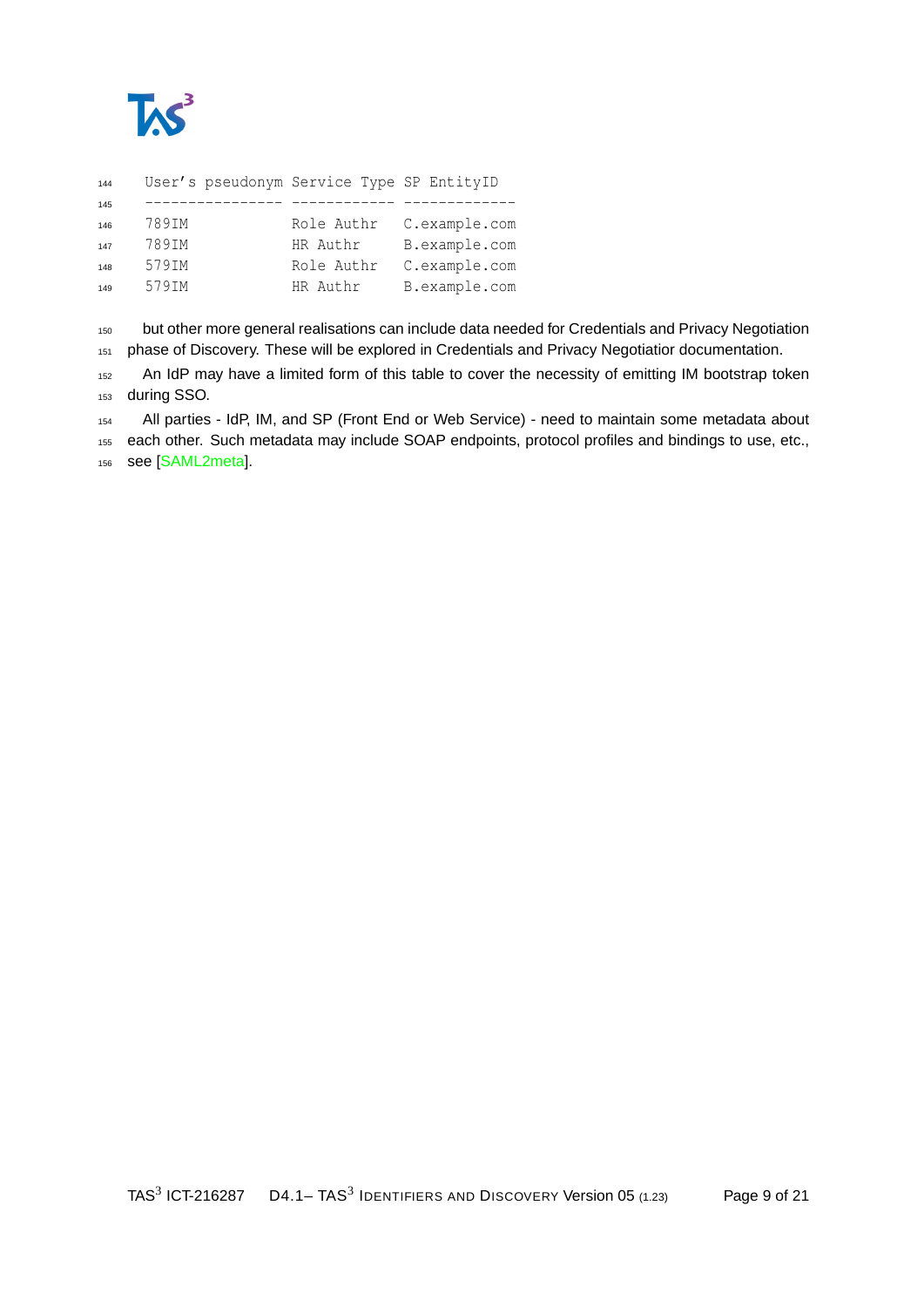

# <span id="page-9-0"></span>158 3 ID Mapper: Issuing Specific Tokens

159 As specified in [\[TAS3PROTO\]](#page-20-3), The ID Mapper functionality is realised as part of Discovery Service 160 [\[Disco2\]](#page-20-6). It MAY also be realised using Security Token Service (STS) role of [\[WSTrust\]](#page-20-7) or Identity 161 Mapping Service described in [\[SOAPAuthn2\]](#page-20-8) (this being typical in some delegation cases using People 162 Service [\[PeopleSvc\]](#page-20-9)).

163 The tokens issued by ID Mapper often pass through intermediaries due to the logistics of the discov-<sup>164</sup> ery and token based delegation flows. To maintain fully pseudonymous architecture, the tokens that <sup>165</sup> as passed through intermediaries MUST be encrypted using public key of the intended consumer of 166 the token.

#### <span id="page-9-1"></span><sup>167</sup> **3.1 User Present Case**

 $168$  User present scenario is the base case of the TAS<sup>3</sup> architecture. It assumes the user is interacting <sup>169</sup> with the system in (near) real time and instructs it to act according to his wishes. Such instruction 170 simultaneously provides command of action and consent to it being performed, including any sub-171 actions that may be needed for performance. From the audit trail perspective, it is essential that User's 172 manifest will and consent is captured. The audit trail becomes stronger when it can be shown that <sup>173</sup> the user was tactically present and aware of the action taken. Presence is of course relative when a <sup>174</sup> web service call is made somewhere deep in the infrastructure, but if it can be shown that user had <sup>175</sup> an active front channel session and that from this session emanated a command to perform an action 176 which caused the audited action to be performed, the presenceness of the user in the audited action 177 is established.

<sup>178</sup> In the user present case the token issuance is straight forward: the IM bootstrap token is gener-179 ated by the IdP and included in the Single Sign-On (SSO) or web services layer authentication as an 180 attribute in the assertion, as seen in Fig[-3.1](#page-9-2)



<span id="page-9-2"></span>Figure 3.1: Single Sign-On (2,3), Discovery (4), and call to WSP (5). The blue ball represents discovery bootstrap.

181 The Service Provider consumes the SSO or authentication assertion and extracts the IM Bootstrap. <sup>182</sup> When it needs to call a web service, it uses the IM Bootstrap to call the Id Mapper service, which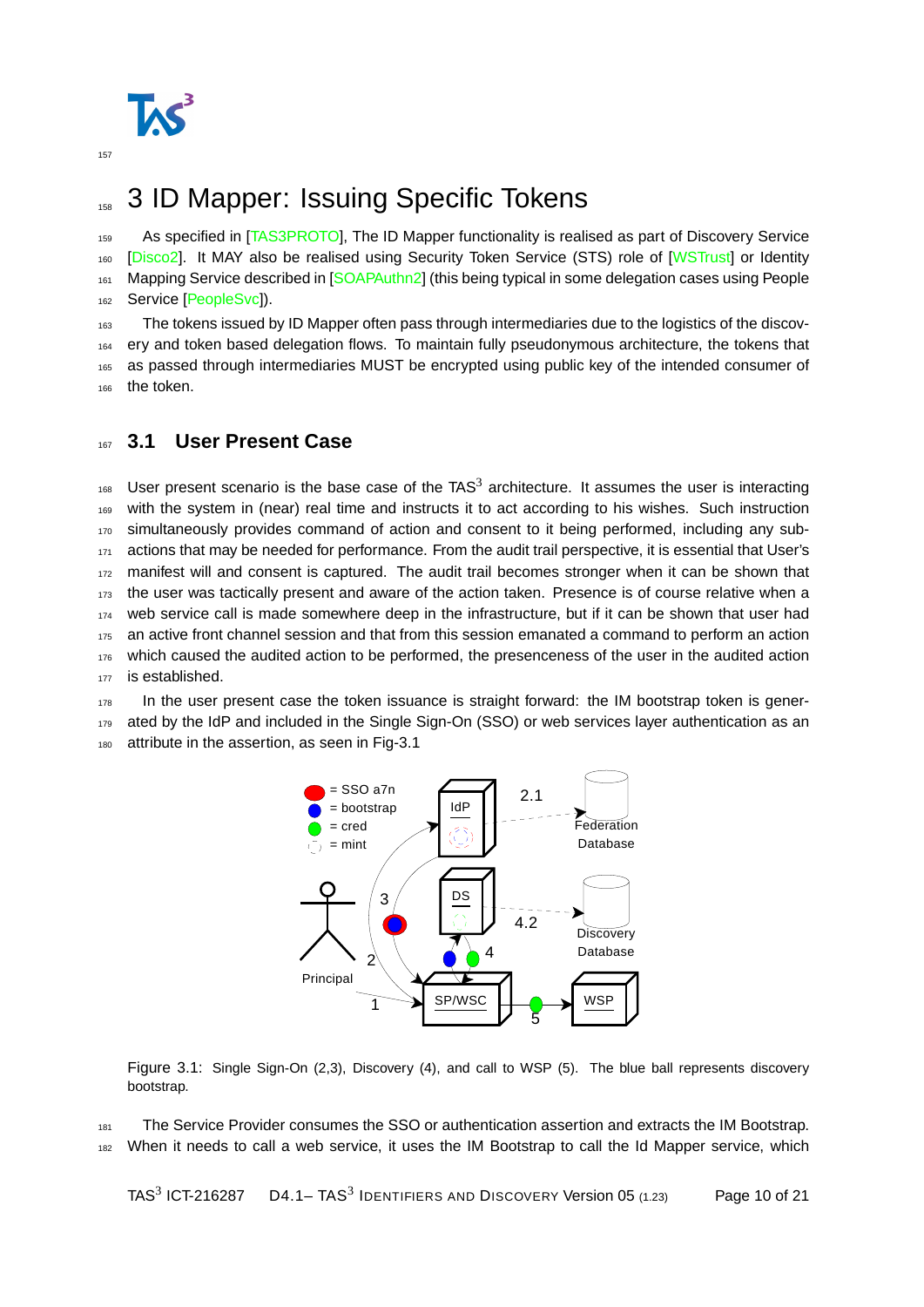

<sup>183</sup> usually is a Liberty Discovery Service, but could also be a WS-Trust Security Token Service (STS), to <sup>184</sup> generate the access token which is then used towards the payload web service.

#### <span id="page-10-0"></span><sup>185</sup> **3.1.1 User Present Evidence**

<sup>186</sup> The "user present" aspect is captured by the fact that the IdP attests direct authentication of the user 187 in the same session and in a not too distant past. Generally the expiry time of the tokens is set 188 accordingly.

<sup>189</sup> This works well under the assumption that the web services call happens relatively soon after the <sup>190</sup> SSO, but fails to provide adequate solution for long-lived SP sessions. For long lived sessions, the <sup>191</sup> temptation is to increase the expiry time of the IM bootstrap token, but this weakens the "user present" 192 aspect and ultimately some cut-off must be determined in the Governing Agreement of the Trust Net-<sup>193</sup> work.

<sup>194</sup> A better alternative, is to refresh the IM bootstrap by performing a new SSO transaction with the IdP: <sup>195</sup> as long as user's session at the IdP is still valid, the refresh will not cause any user observable effect <sup>196</sup> (apart from the redirection flicker), but will return a new IM bootstrap with renewed expiry time.

#### <span id="page-10-1"></span><sup>197</sup> **3.1.2 Interaction of IdP and ID Mapper**

 Since IdP and ID Mapper (IM) need to maintain federation databases and need to communicate with one-another for purposes of arranging the IM bootstrap, it is not uncommon for same organization to operate both IdP and IM so they can share a database. The Liberty Identity Mapping Service is also  $_{201}$  often co-hosted with the IdP and discovery and shares their database. In the shared database case, any suitable arrangement can be used and the standards tend to be silent on the issue.

<sup>203</sup> If, however, there is desire to keep the databases of IdP and IM separate, e.g. for separation of duties <sup>204</sup> purposes, then some communication needs to happen between IdP and IM to arrange the bootstrap <sup>205</sup> issuance - which necessitates that the IdP learns the User's pseudonym at the IM.



<span id="page-10-2"></span>Figure 3.2: Discovery Service makes back channel query (4.1) to map the Id received in the bootstrap to a key that can be used to query other databases (4.2)

<sup>206</sup> Fig[-3.2](#page-10-2) depicts a scheme where the IM updates the IdP database. This is advantageous when IdP <sup>207</sup> is a COTS software package that can not be altered. It does require a documented database interface,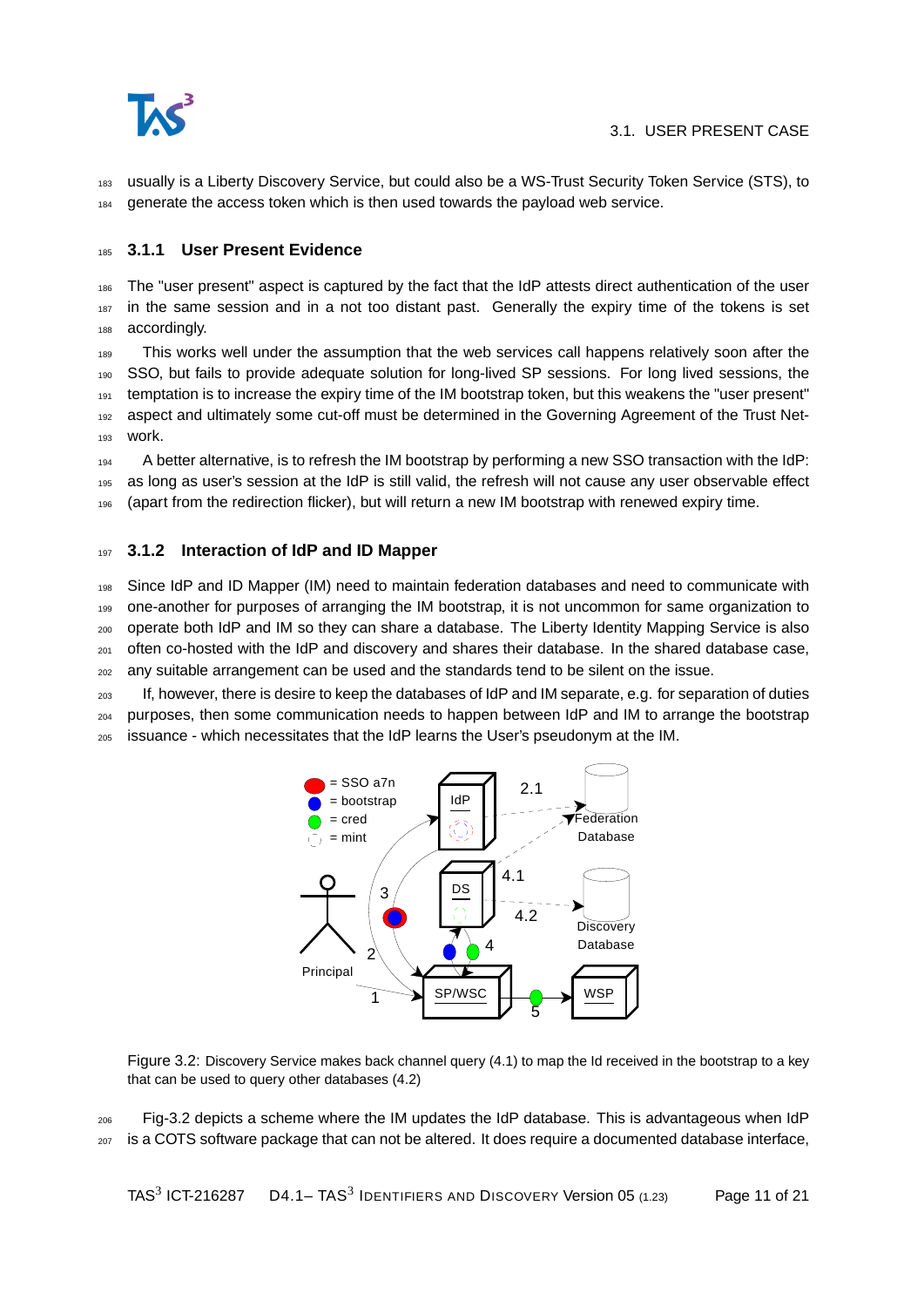<sup>208</sup> though. Many IdP products use LDAP repository as a database and work in straight forward way. <sup>209</sup> Currently there are no standards regarding the database schema.



<span id="page-11-2"></span>Figure 3.3: IdP makes back channel query (2.2) to map the msisdn to Id understood by the discovery (4.2). The Id is passed in the bootstrap.

 $210$  Fig[-3.3](#page-11-2) shows the opposite arrangement where the IdP consults the IM database to obtain the IM <sup>211</sup> bootstrap.

## <span id="page-11-0"></span><sup>212</sup> **3.2 Pre-authorization by the User**

213 The pre-authorization case involves the user being present at some point in time and indicating his will <sup>214</sup> that in future some operation is performed on his behalf. Such consent and authorization is captured <sup>215</sup> by technical means so that the transaction can be acted in a later time producing an audit trail that <sup>216</sup> unequivocably demonstrates that the user authorized the transaction, albeit in (possibly distant) past 217 and without being present at the moment of the transaction.

<sub>218</sub> The pre-authorized case can easily be implemented by issuing a long-lived token that can then be <sup>219</sup> used as if the user was still present. This is, however, suboptimal since the user looses control. Since <sub>220</sub> implementing a revocation check and list for tokens is burdensome, we adopt an approach where the 221 only long lived token that can be cached is the IM bootstrap. The pre-authorized case is implemented <sup>222</sup> by using the IM bootstrap to obtain a token just prior to the pre-authorized transaction. The request for <sup>223</sup> token shall claim the pre-authorized situation and the discovery will check appropriate policies to see <sub>224</sub> if the contemplated pre-authorized transaction can go forward. This represents a depth of defence as <sup>225</sup> a similar check can and should be made at the Service Provider.

<sub>226</sub> The identifiers used in the pre-authorized case can be of the same fully pseudonymous variety as in <sup>227</sup> the user-present case. If pre-authorization is attributed with an identifier (e.g. authorization number), <sup>228</sup> care should be taken to avoid this identifier from turning into a correlation handle.

### <span id="page-11-1"></span><sup>229</sup> **3.3 User Not Present Case**

<sup>230</sup> The user not present cases generally involve situations where legal or contractual justification can be  $_{231}$  invoked to authorize a transaction to go forward. The TAS<sup>3</sup> authorization infrastructure MUST check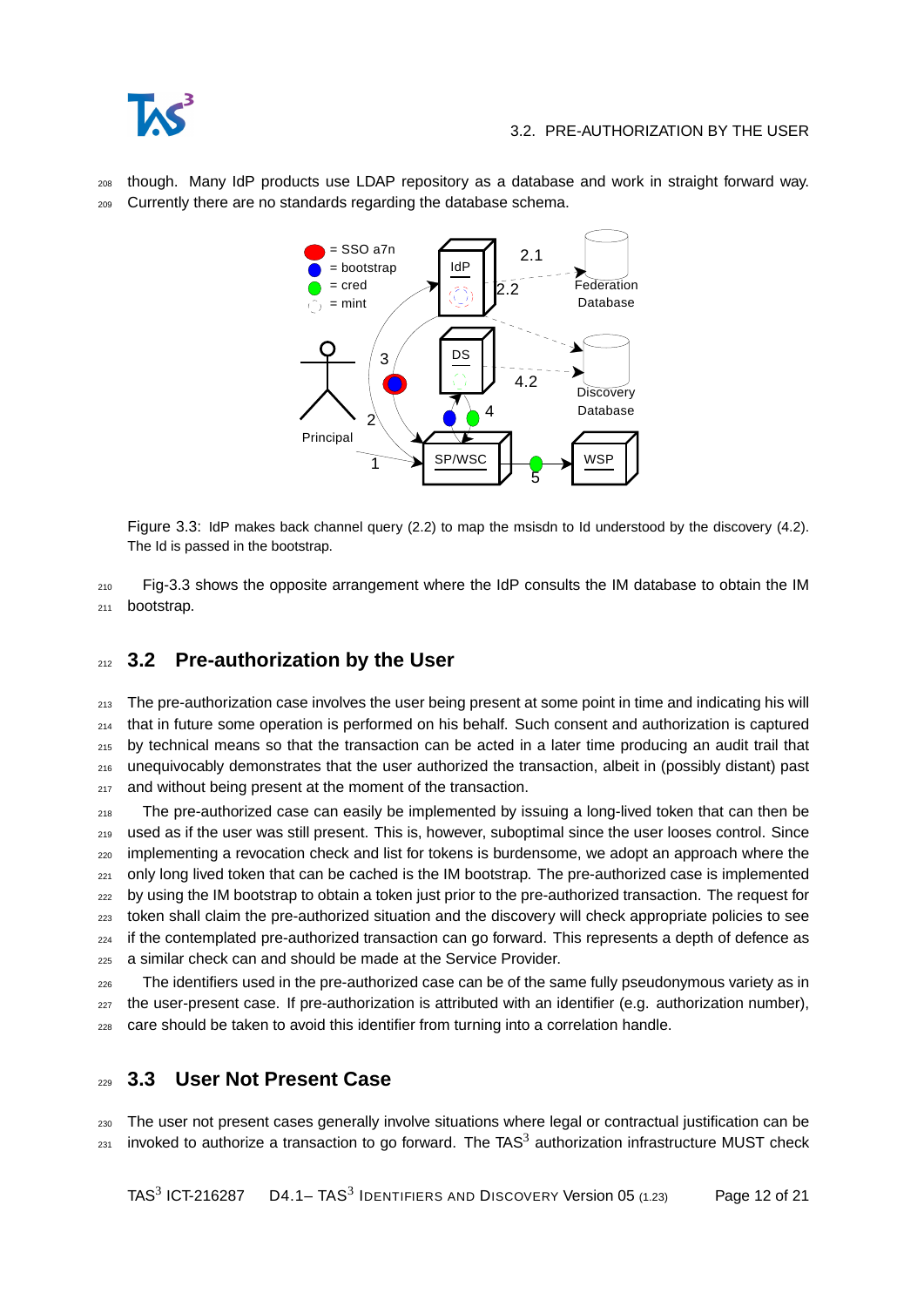

#### 3.4. USER REVOKES AUTHORIZATION

<sub>232</sub> policies to determine if indeed it is legally or contractually acceptable to perform any give transaction without user's consent or presence.

<sub>234</sub> An interesting identity management problem that arises in the user-not-present case is how the user can be accurately identified. In case of globally unique ID, this may be relatively easy, but in case of fully pseudonymous identity management, the authorized initiator of the transaction may not actually know the pseudonyms that are needed to complete the transaction.

 To resolve this impasse, the identity mapping functionality described in Section [3.5](#page-13-0) can be used to convert a pseudonym that the initiator knows to a pseudonym that he needs. As such generic conversion ability is a serious privacy threat, the authentication of the initiator and authorization must  $_{241}$  be of the highest standards. The Trust Network should invest significant planning and audit to make <sup>242</sup> sure that the identity mapping does not become dangerous backdoor.

<sup>243</sup> If the initiator does not know any pseudonym, there are grounds to suspect that it does not have a legitimate case for performing a user-not-present -transaction. If such transaction is legitimate, none- the-less, then initiator judicially requests a pseudonym for the user to be disclosed by a party (identity discloser) that can check the legitimacy of the request and understand which user is meant. Such <sup>247</sup> identity discloser could also provide search and browsing interfaces for finding the user. The caveat about grave privacy and security concerns mentioned in identity mapping, above, doubly apply to the identity discloser.

 All tokens emitted via identity discloser MUST be marked as such and should not purport to be user present tokens. The authorization at the SP in this case is based on the legitimate-user-not-present- access marker. The initiating party MUST be identified in each user-not-present transaction. This could be achieved by regular authentication of the initiator using authentication mechanisms specified 254 in [\[SOAPBinding2\]](#page-20-10) or it could be expressed using Subject Identity in token based delegation.

 Once the user-not-present transaction in principle is authorized, the problem remains as to which type of token should be issued to the initiator. To keep authorization narrow, the token should be 257 directly destined to the SP to which access is authorized. However, as there is no easy way to know if the SP in its turn needs to call on other SPs to perform its function, it is necessary to provide an IM bootstrap as well.

 Problem with providing an IM bootstrap in user-not-present transaction is that it may authorize too  $_{261}$  wide access. This is an active research topic in TAS<sup>3</sup> and we hope to present a solution in a future revision of this deliverable. Meanwhile, the best that can be done is to ensure extended audit to detect and curtail any abuse.

#### <span id="page-12-0"></span>**3.4 User Revokes Authorization**

Revocation of authorization should mainly happen through policy mechanisms.

 It is, however, possible to revoke the identity associated with the authorization. Revocation (or suspension) of identity prevents further issuance of tokens. Thus the problem that remains is what to  $_{268}$  do with the already existing tokens. Currently (May 2009) TAS<sup>3</sup> does not foresee a token revocation mechanism. The intent is that all issued tokens are so short lived that revocation check is not needed.

<sub>270</sub> The notable exception is the pre-authorized case. As described in Section [3.2,](#page-11-0) this is solved by only tolerating long lived IM bootstrap token. All other tokens are issued from this bootstrap on as-needed <sub>272</sub> basis and are quickly expiring. This achieves the same net effect as revocation list check.

273 It should be noted that for PKI certificates we do foresee use of OCSP [\[RFC2560\]](#page-20-11) or revocation lists. However as PKI is not used for end user identity (except, perhaps by IdP to authenticate the user), this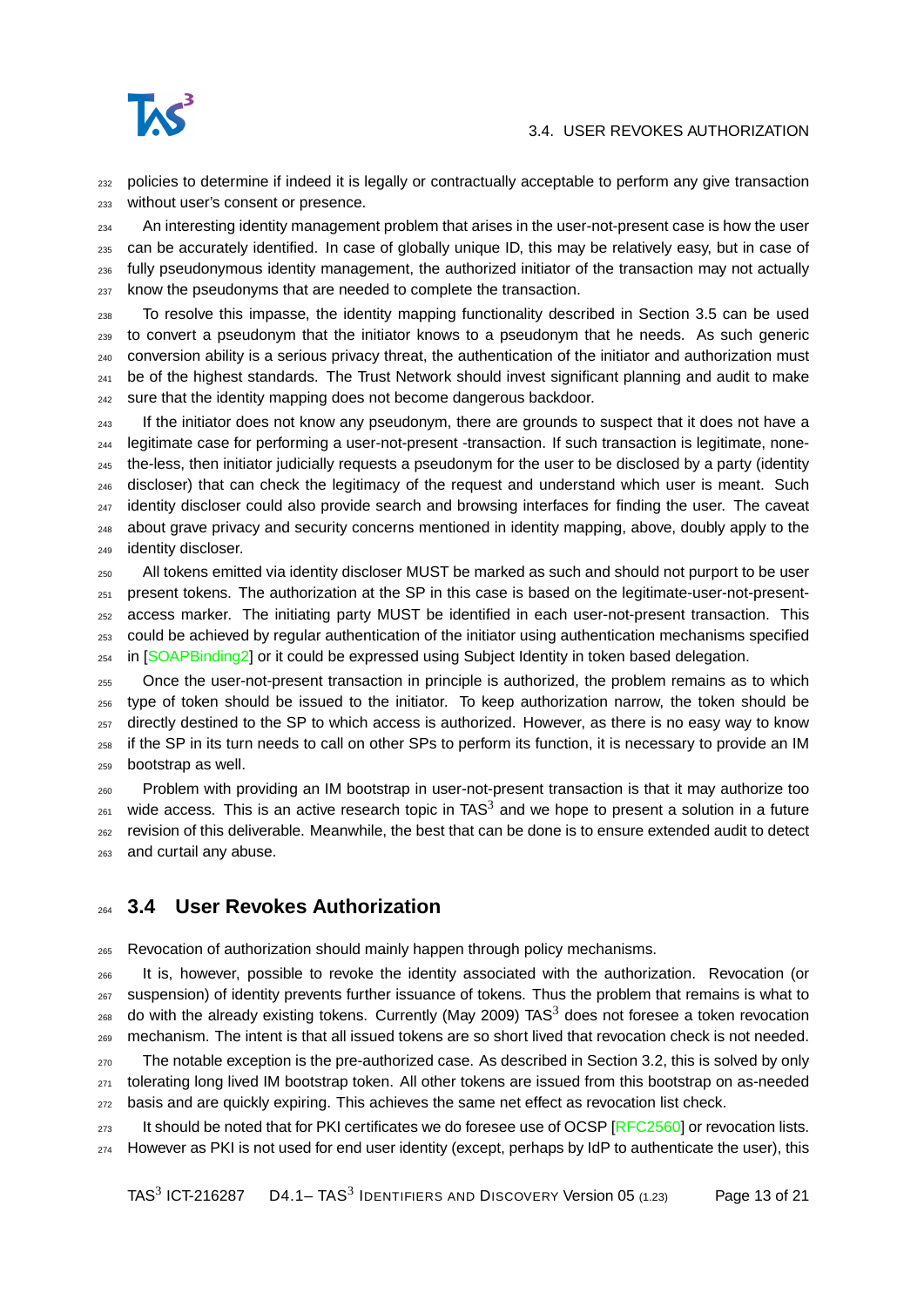

revocation processing is not in scope of this document.

## <span id="page-13-0"></span>**3.5 Supporting Delegation**

<sub>277</sub> The delegation flow depicted in Fig-3.14 of [\[TAS3ARCH\]](#page-20-2) includes steps 5a-5b where the Delega-<sub>278</sub> tee's identity at the Delegation Service is converted to his identity at the SP. This conversion step is 279 necessary to allow fully pseudonymous identity, i.e. the Delegation Service and SP will not share a correlation handle.

 The identity mapping function is realised using the interface described in Section 7 "Identity Mapping 282 Service" of [\[SOAPAuthn2\]](#page-20-8). For it to function, it needs to maintain a federation database that is very similar to the one already maintained for discovery and IdP purposes. A common implementation and deployment choice is to co-locate the identity mapping functionality with the discovery and IdP, sharing the databases. If it is desirable, e.g. for separation of duty reasons, to keep the identity mapping separate, then some database synchronization scheme is needed, perhaps similar to ones described in Section [3.1.2,](#page-10-1) above.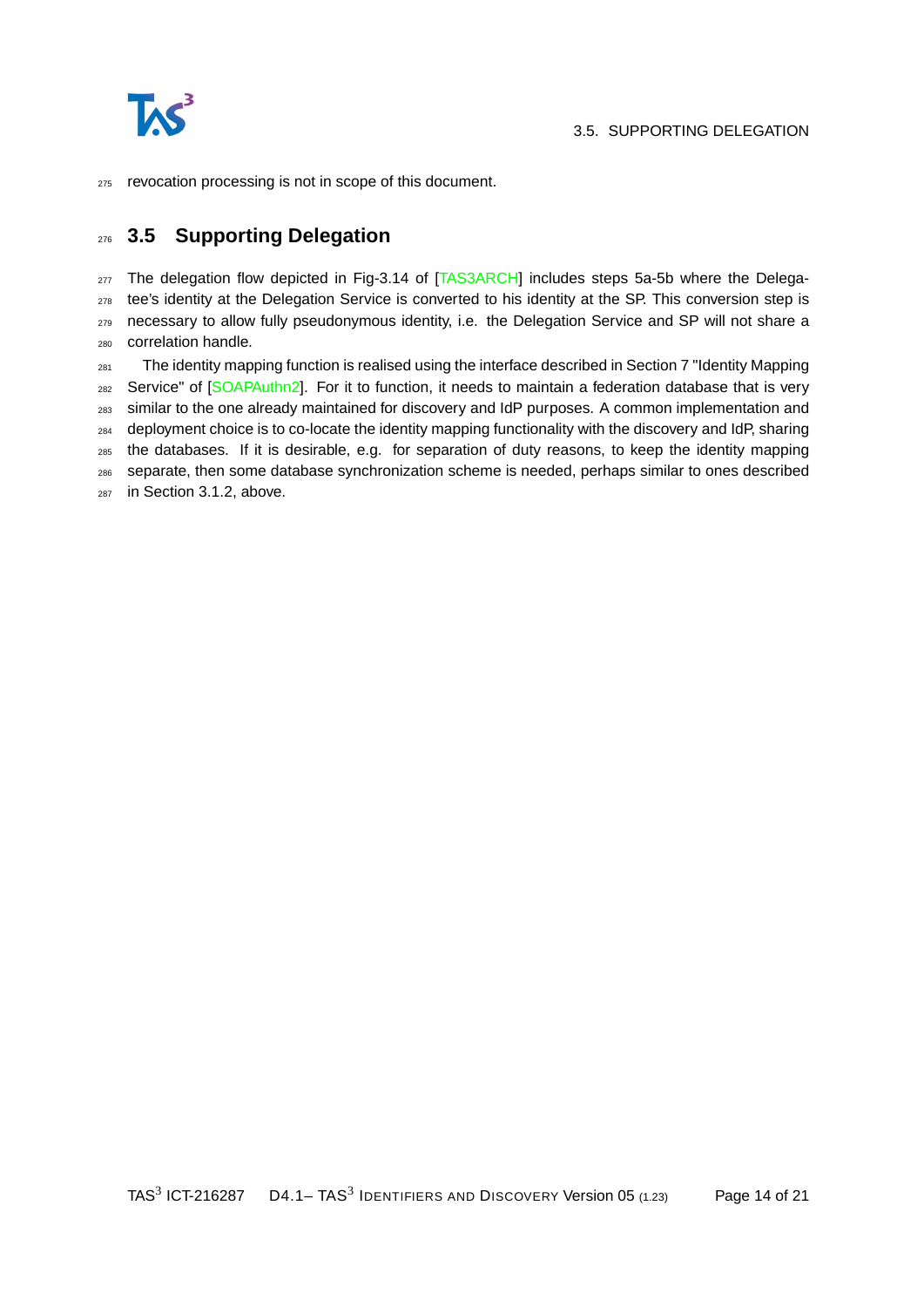

# <span id="page-14-0"></span>289 4 Linking Service

The identity management ramifications of the Linking Service are still subject to research. It would

appear that privacy will be difficult to preserve in linking service as a single, albeit random, identifier is

shared between several entities. We will elaborate on this in a future version of this document.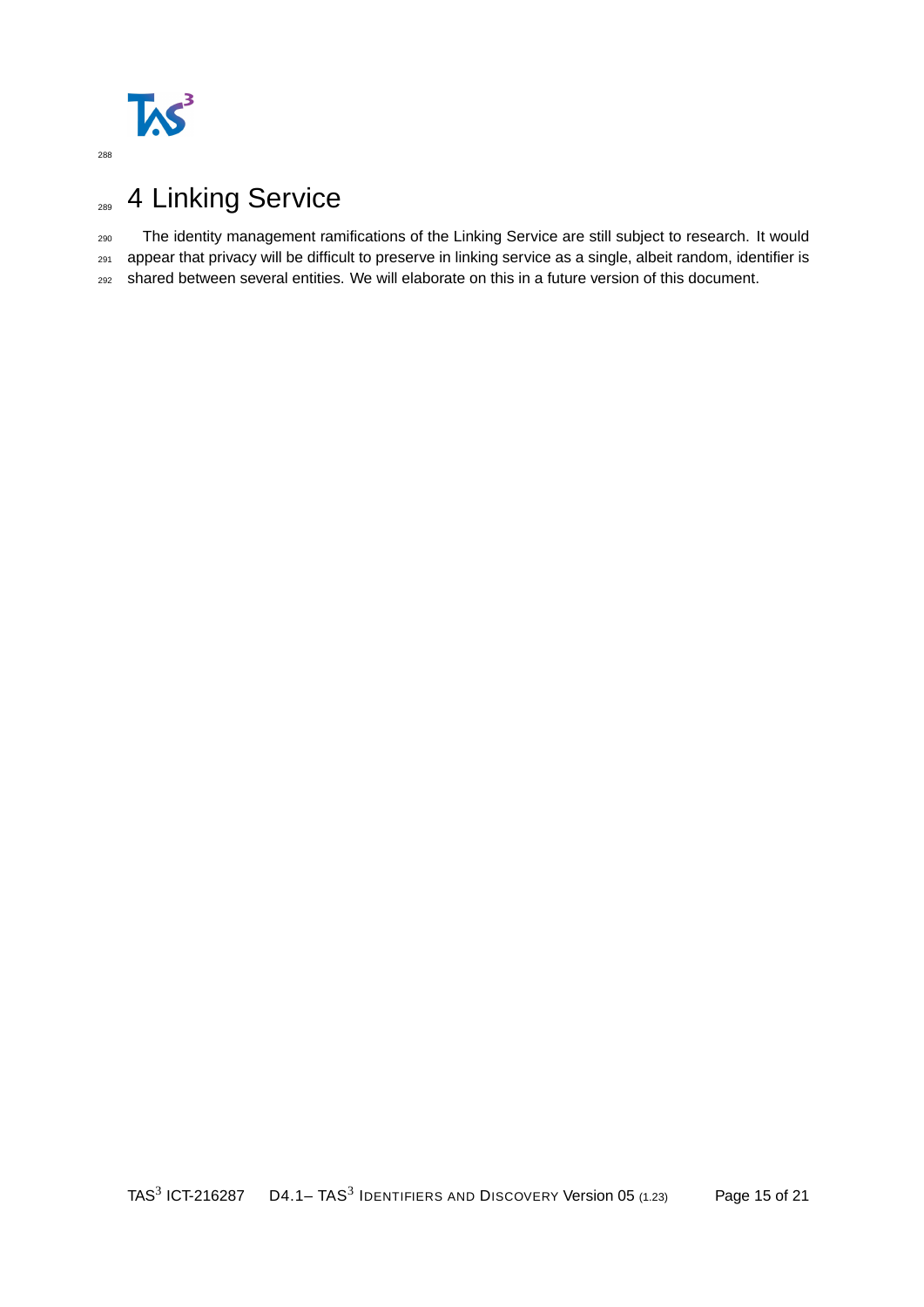

# <span id="page-15-0"></span><sub>294</sub> 5 Registry Server

 The registry server is part of the discovery functionality. Its purpose is to maintain a database of Service Providers (SPs), a mapping of which SP provides which service to which user, and a <sup>297</sup> federation database specifying the User's (encrypted) pseudonym at each SP with which the user has a relationship.

<sup>299</sup> Such database is needed to ensure that Users have a choice of SP or at least to ensure that different <sup>300</sup> Users can get the service from disjoint sets of SPs. Such situations commonly arise when Users of 301 one organization start using services of another organization. For example, if User uses procurement <sub>302</sub> application at Supplier, the User's roles still need to be fetched from his home organization. The 303 registry server enables the supplier to dynamically understand where the role authority is for each of 304 the Users that use the system.

## <span id="page-15-1"></span><sup>305</sup> **5.1 On-line Registration Steps**

 $_{306}$  Given the fully pseudonymous design of the TAS<sup>3</sup> architecture, populating the registration database is <sup>307</sup> non-trivial. Fig[-5.1](#page-15-2) presents a dynamic solution where the User initiates the registration. In this case

308 the (encrypted) pseudonym for the user at the SP is pushed to the registry by the SP itself.



<span id="page-15-2"></span>Figure 5.1: Discovery Registration Using Front Channel Interface.

<sup>309</sup> The registration steps are as follows:

310 1. User visits a service, perfoming a Single Sign-On, thus establishing his pseudonymous identity at 311 the service.

312 2. User triggers the service to register itself as one of the user's services. At this point the discovery 313 database records what it should send as users identity in a subsequent web service call.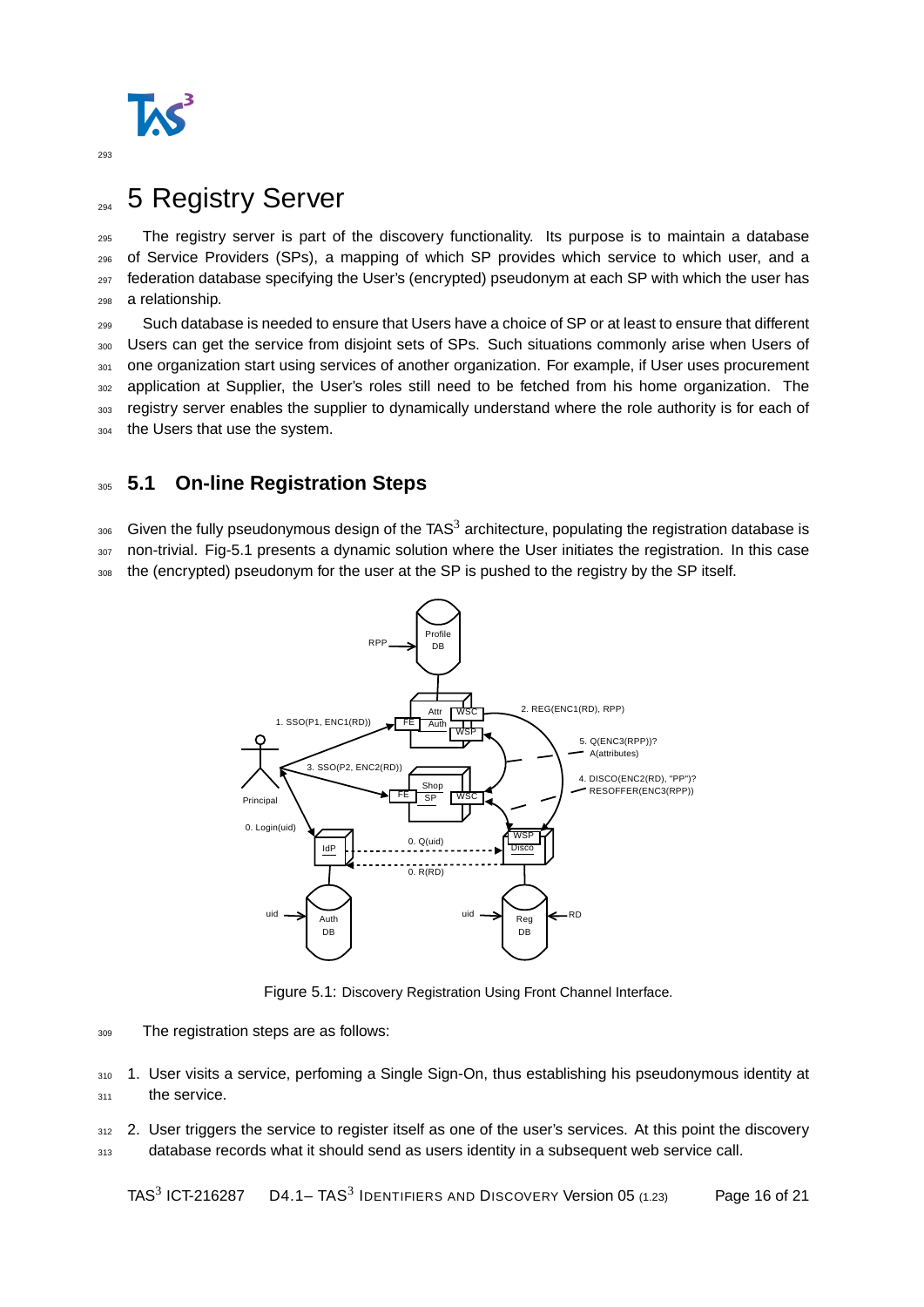

- $314$  3. User instructs the front end to perform an action that triggers a web service call.
- 315 4. First the discovery step is made to obtain the token.
- 316 5. The actual web service call is made with the correct identity.

#### <span id="page-16-0"></span>**317 5.2 Bulk Registration**

318 The dynamic registration model may not be appropriate in all situations. Bulk registration offers an 319 alternative, but presents a problem as populating the registration database will require identification of 320 the Users, i.e. the pseudonym of the user at each SP needs to be found. The problem is similar to the 321 user-not-present case, see Section [3.3.](#page-11-1) The technical solution is essentially same as in Section [3.1.2.](#page-10-1)

### <span id="page-16-1"></span><sup>322</sup> **5.3 Articulation of Registration with Compliance Validation**

323 The Registry Server plays an important role in the On-line Compliance Testing as it is the mecha-324 nism by which the testing infrastructure finds out about new system entities to test and their relevant <sup>325</sup> metadata, test cases, and declared policies.

326 The Trust Network level new organization intake process integrates a registration step.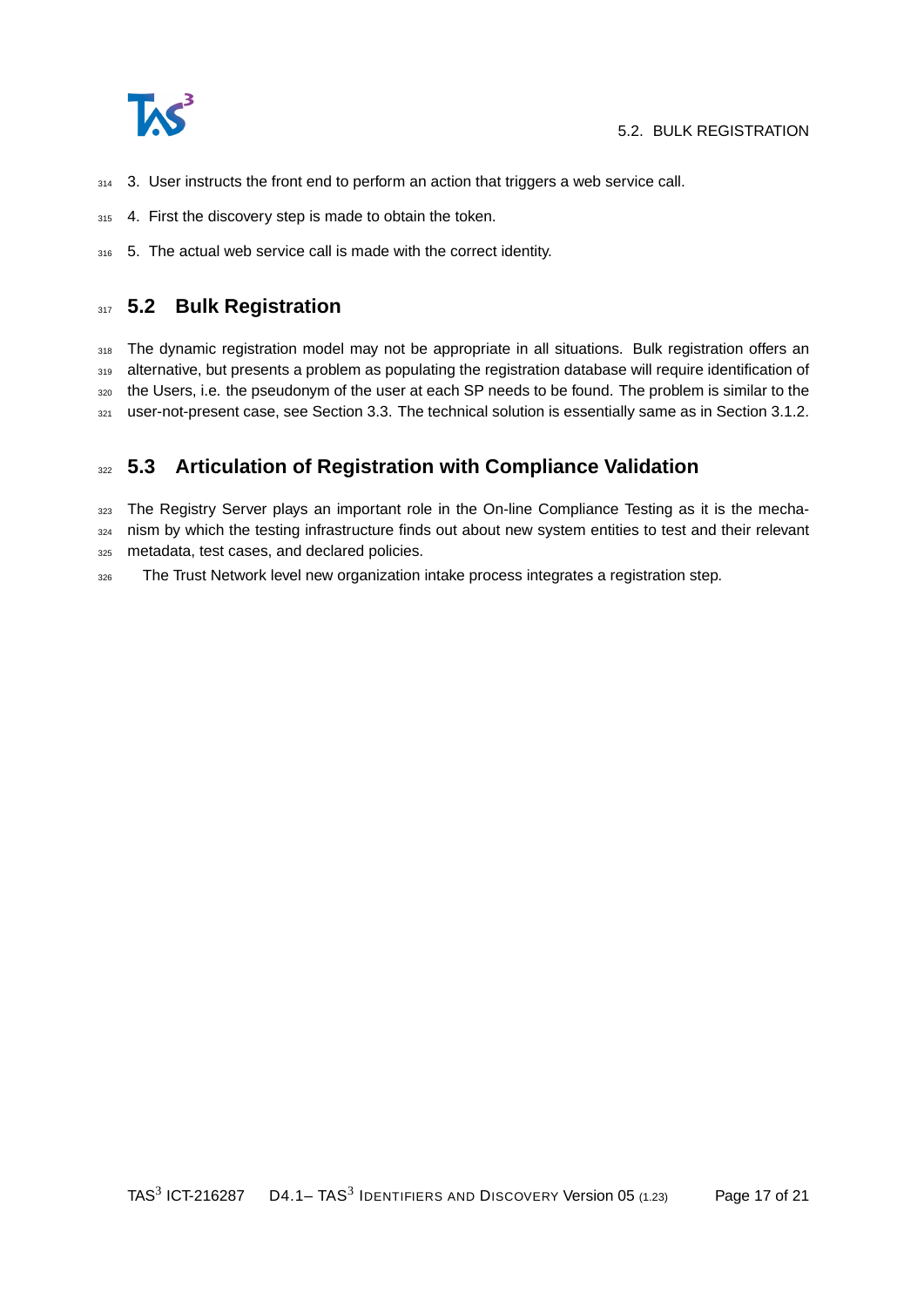

# <span id="page-17-0"></span><sup>328</sup> 6 Credentials and Privacy Negotiation

329 The Credentials and Privacy Negotiation (CPN) can happen at front channel or at back channel. In 330 the former case it can involve choice of Front End and mutually assuring steps shown through the user 331 interface. The purpose of the steps is to climb a ladder of trust where each party progressively reveals 332 more about itself until trust can be established between the parties. Front channel Credentials and 333 Privacy Negotiation is user interface intensive and may need to be modelled at business process level. 334 As it is likely to be extremely implementation and deployment specific, it is not discussed any further 335 here.



Figure 6.1: Two phase Credentials and Privacy Negotiation on back channel.

 The CPN on back channel involves stating trust and privacy requirements at both the client and 337 service side and then discovering a service that matches the client. If a single match is found, the negotiation ends and the service provider is used. If multiple matches are found, the client may unilat-erally choose the one that is most advantageous to it.

340 If no matches are found, the real negotiation begins. The client may relax some of its requirements 341 and see if it can discover any SPs under the new terms. Alternatively, the discovery may return some 342 SPs whose policies are close enough that it seems the client might relax its requirements sufficiently, <sup>343</sup> with the trust and privacy parameters they accept, and the client then has to make a new query, 344 promising to satisfy the refined parameters that were required, to obtain the access credentials.

345 Final part of the Credentials and Privacy Negotiation can be carried once the client has chosen 346 a service. The service request contains a request specific pledge by the client about the policies it  $347$  promises to honour, if the request is performed, and with respect to the data that may be returned. 348 The SP examines this policy pledge and decides if it is acceptable given the request and the data it 349 would return.

<sup>350</sup> If policies are acceptable, the SP performs the request, attaching to the response additional policies <sup>351</sup> that the client must honour. These policies can be only ones that are foreseen by (a) law, (b) contract, <sup>352</sup> or (c) client's policy pledge carried in the request. For example, if client's policy pledge promises to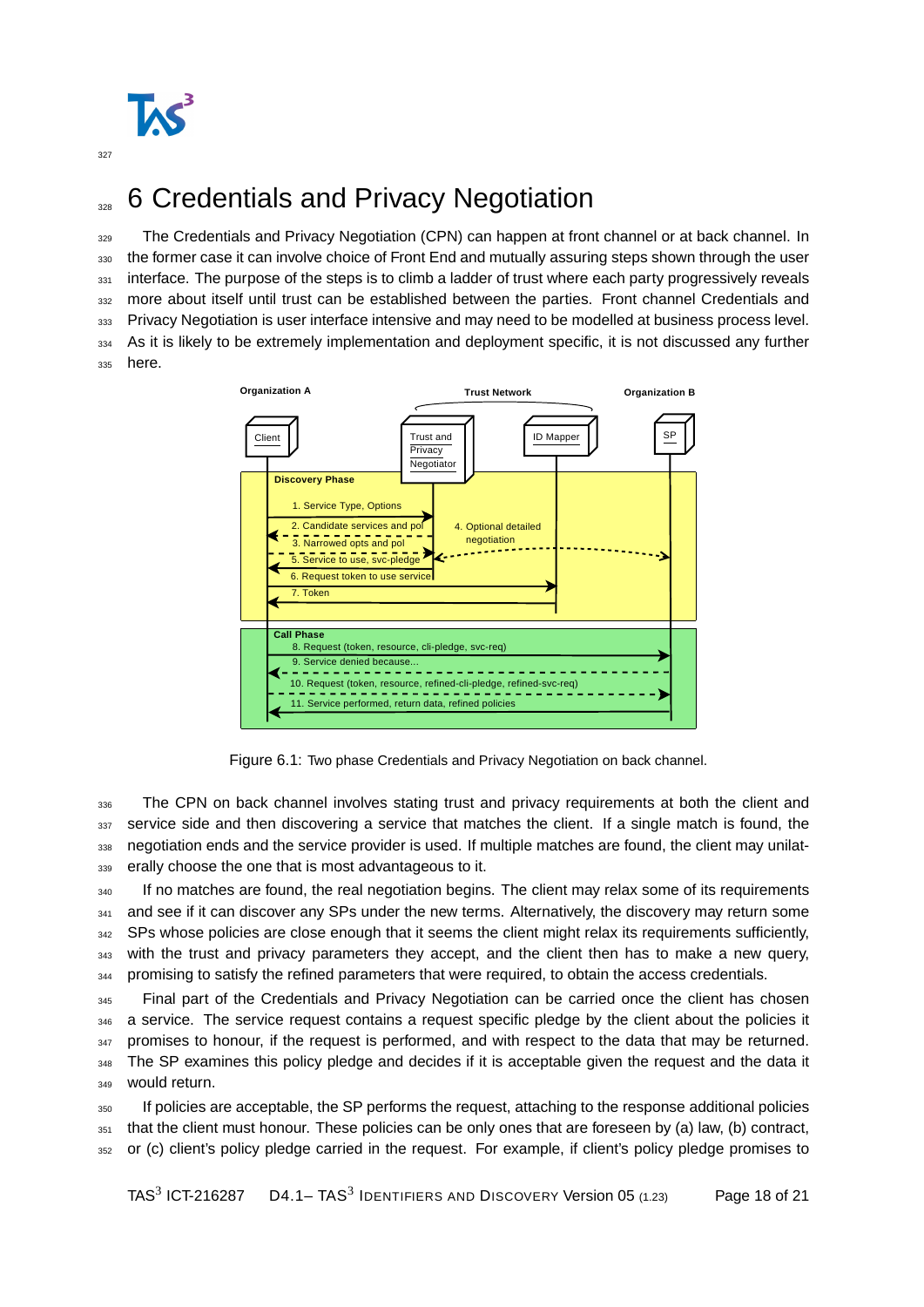

#### 6.1. EXPRESSING POLICY PLEDGES AND REQUIREMENTS

<sup>353</sup> honour any data retention limitation above 5 seconds, then the service could set an obligation to delete <sup>354</sup> the returned data in 60 seconds. Insisting on deletion in 3 seconds would be moot as the client never 355 promised to honour that.

 If the policy pledge of the Client is not acceptable, the service returns an error indicating why it was not acceptable or what would have been acceptable. The Client can then decide if it is willing to modify its policy pledge until it is acceptable and retry, or abandon the request. The Client can then return to the discovery phase and try to locate a different Service Provider candidate.

<sup>360</sup> There are two key decisions in the last phase: (i) the Service Provider needs to decide whether 361 the Client's policy pledge is acceptable given the nature of the request, the User behind the request, <sup>362</sup> including any delegation, and the trustworthiness of the Client itself; and (ii) if Service Provider tries 363 to negotiate on the policy pledge, the Client needs to decide whether it finds the proposed pledge <sup>364</sup> acceptable given the trustworthiness of the Service Provider.

<sup>365</sup> In both of these cases the trustworthiness of the other party needs to be established. This is primar- $366$  ily done using TAS<sup>3</sup> trust establishment mechanisms, which tend to communicate whether the Trust <sup>367</sup> Network considers the other party a trustworthy participant of the network. If the parties have specific <sup>368</sup> trust requirements, beyond what the Trust Network is able to tell about the parties, then they need to <sup>369</sup> do some extra work themselves. Often such specific trust evaluation will be specific to the business 370 of the Client and/or the Service Provider, thus it is expected that they will establish their own business 371 processes for it. For example, Service Provider may have a requirement that the mere Trust Network 372 membership is not sufficient, thus it needs to invoke the Service Provider specific Client Intake busi-373 ness process to get the Client vetted and registered. If this happens in the background on the Service 374 Provider side, the main flow is not affected. If, however, the Client Intake business process needs to 375 be initiated by the Client, then the Service Provider needs to return an error code or policy requirement 376 that triggers the Client to initiate the process. In this case there needs to be a private understanding  $377$  about the meaning of these error codes between the Client and the Service Provider. TAS<sup>3</sup> foresees 378 this mechanism, but does not specify what the codes are.

## <span id="page-18-0"></span><sup>379</sup> **6.1 Expressing Policy Pledges and Requirements**

<sup>380</sup> In a contemplated transaction between Client and Service Provider (SP) following policy requirements 381 and pledges need to be passed

- <sup>382</sup> A. What policies Client pledges to honour
- <sup>383</sup> B. What policies Client requires SP to honour
- 384 C. What policies SP pledges to honour
- <sup>385</sup> D. What policies SP requires Client to honour

<sup>386</sup> The Credentials and Policy Negotiation is always initiated by the Client, but tends to be driven by <sup>387</sup> responses of the Service Provider. The protocols at discovery and service call levels need to support <sup>388</sup> passing policy pledges from Client to Service Provider and policy requirements from Service Provider

389 to the Client.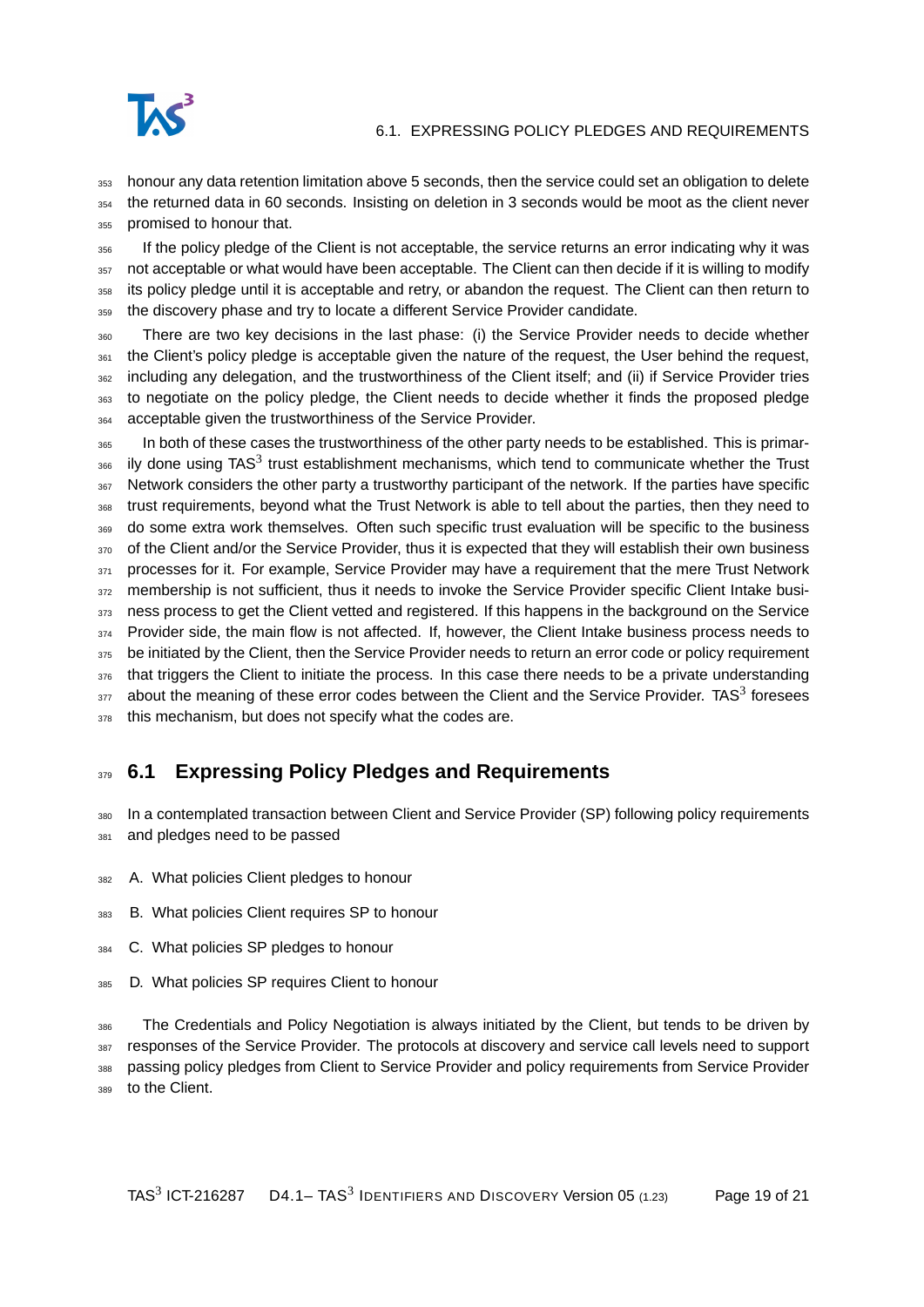

#### <span id="page-19-0"></span><sup>390</sup> **6.1.1 Expressing Pledges and Requirements in Discovery Phase**

391 Some trust and privacy requirements can be expressed as [\[CARML\]](#page-20-12) declarations, permitting fairly 392 fine grained specification of the needs of the Client and the policies it is willing to respect. [\[AAPML\]](#page-20-13) 393 declaration allows a service to express its policy requirements so that Clients know what they need to 394 honour if they plan to communicate with the service. Both CARML and AAPML work best during the 395 discovery phase (and discovery registration).

396 Discovery options, see [\[Disco2\]](#page-20-6), are another mechanism for expressing what policy requirements 397 the candidate Service Providers for the contemplated transaction must satisfy.

<sup>398</sup> Given the 4 requirements stated in beginning of this Section [6.1,](#page-18-0) the gap analysis against [\[Disco2\]](#page-20-6)

<sup>399</sup> indicates deficiency in (A) and good support for (B) and (C). Supporting (D) can be easily achieved by <sup>400</sup> adding a processing rule that the discovery should return candidate results that do not entirely match

<sup>401</sup> so that the Client can get an idea of what would be acceptable.

<sup>402</sup> In our current (May 2009) thinking, the gap (A) is left open at discovery phase and will be addressed 403 in the call phase. If the discovery really needs to know the Client's pledge, then [\[CARML\]](#page-20-12) could be 404 used. [\[AAPML\]](#page-20-13) is superb for expressing (D).

#### <span id="page-19-1"></span><sup>405</sup> **6.1.2 Expressing Pledges and Requirements in Call Phase**

<sup>406</sup> In the call phase the Client effectively keeps on trying the transaction with different policy pledges until 407 it succeeds. In the call, client uses <UsageDirective> element, see [\[SOAPBinding2\]](#page-20-10), to convey its <sup>408</sup> policy pledge.

<sup>409</sup> The Client expresses its acceptance of the negotiation by performing a service request. If it has not <sup>410</sup> obtained an acceptable policy from the Sp, then it can not make the request. Currently (May 2009) <sup>411</sup> there is no mechanism for Client to request relaxation of the policy, other than just try request with <sup>412</sup> policy that is formally known to be unacceptable to the SP. More elegant solution to this situation is an  $413$  area of active TAS<sup>3</sup> research.

414 The SP expresses its acceptance by performing the service and returning refined policies as  $\langle UsaqeDirective\rangle$ . 415 If it does not accept, the error returns (combined with <UsageDirective>) provide a readily available

416 way of conveying policy requirements.

417 Given the 4 requirements stated in beginning of this Section [6.1,](#page-18-0) the gap analysis against [\[SOAPBinding2\]](#page-20-10) <sup>418</sup> indicates that (A) is well covered by <UsageDirective>. Specification of (B) is not expressly called 419 out, but the <UsageDirective> in the request can be used for this purpose as well. In call phase 420 there is no support for (C), but discovery phase supports it relatively well. Only problem is that the dis-<sup>421</sup> covery phase service pledge can not take the specific resource and operation in account. If this really  $422$  turns out to be a requirement, future versions of TAS<sup>3</sup> architecture may specify some mechanism for 423 doing this. Support for (D) is two fold: the SP sees from request <UsageDirective> what the Client  $424$  pledging and can then include in response a  $\leq$ UsageDirective> to refine the requirements. If the SP <sup>425</sup> wishes to impose requirements that are not mere refinements, then it must refuse the service call and 426 provide a <UsageDirective> expressing what it would have accepted.